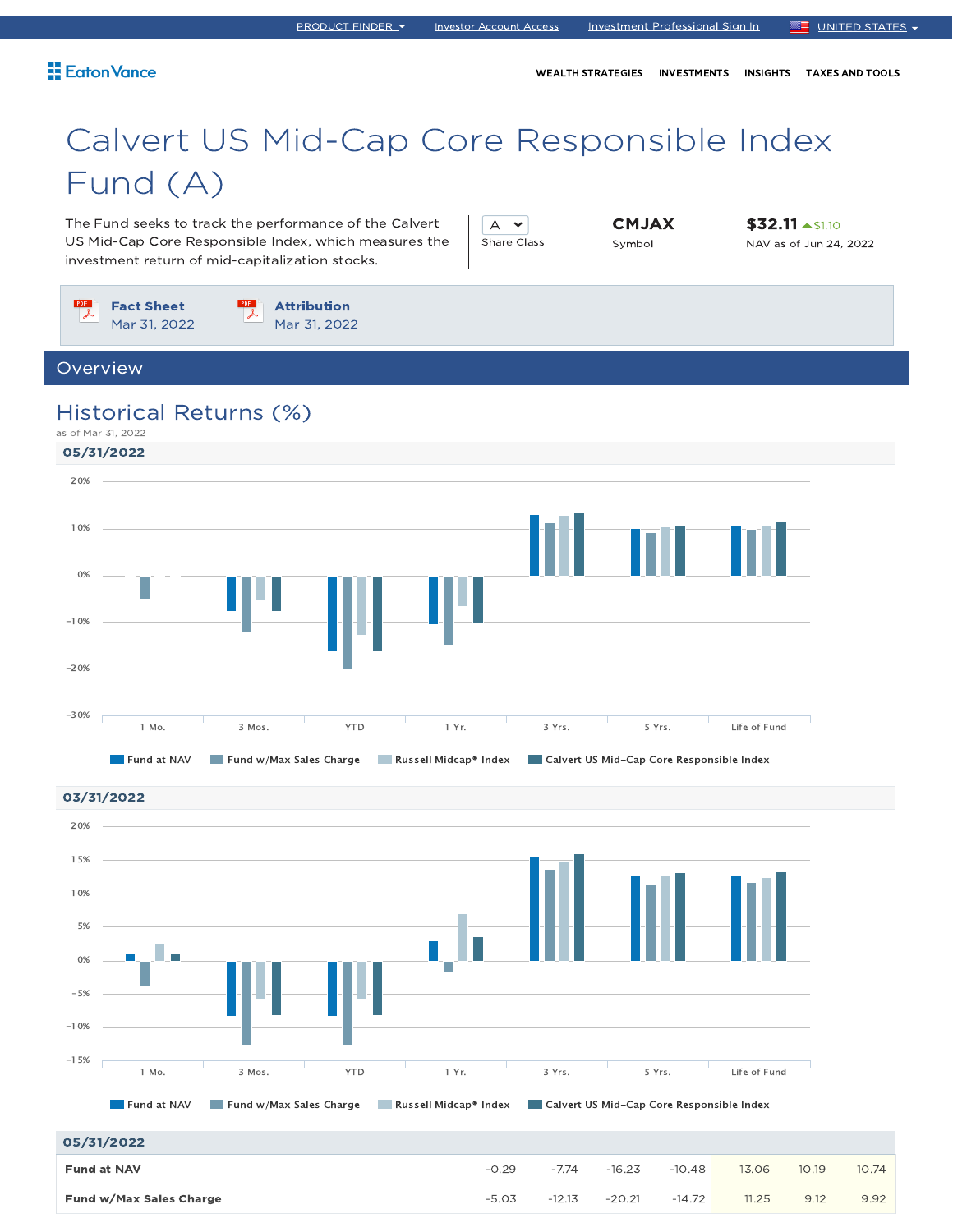| Russell Midcap <sup>®</sup> Index <sup>1</sup>         | 0.08    | $-5.26$  | $-12.87$ | $-6.77$  | 12.86 | 10.47 | 10.70 |
|--------------------------------------------------------|---------|----------|----------|----------|-------|-------|-------|
| Calvert US Mid-Cap Core Responsible Index <sup>2</sup> | $-0.34$ | $-7.70$  | $-16.17$ | $-10.09$ | 13.56 | 10.77 | 11.39 |
| 03/31/2022                                             |         |          |          |          |       |       |       |
| <b>Fund at NAV</b>                                     | 1.O1    | $-8.29$  | $-8.29$  | 3.03     | 15.50 | 12.59 | 12.61 |
| Fund w/Max Sales Charge                                | $-3.80$ | $-12.64$ | $-12.64$ | $-1.86$  | 13.63 | 11.50 | 11.76 |
| Russell Midcap <sup>®</sup> Index <sup>1</sup>         | 2.56    | $-5.68$  | $-5.68$  | 6.92     | 14.88 | 12.61 | 12.37 |
| Calvert US Mid-Cap Core Responsible Index <sup>2</sup> | 1.11    | $-8.16$  | $-8.16$  | 3.61     | 16.05 | 13.22 | 13.30 |

Past performance is no guarantee of future results. Investment return and principal value will fluctuate so that shares, when redeemed, may be worth more or less than their original cost. Performance is for the stated time period only; due to market volatility, the Fund's current performance may be lower or higher than quoted. Returns are historical and are calculated by determining the percentage change in net asset value (NAV) with all distributions reinvested. Returns for other classes of shares offered by the Fund are different. Performance less than or equal to one year is cumulative. Performance prior to December 31, 2016 reflects the performance of the Fund's former adviser, Calvert Investment Management, Inc. Max Sales Charge: 4.75%.

# Fund Facts<sup>3</sup>

as of May 31, 2022

| Class A<br>Inception                         | 10/30/2015                                                            |
|----------------------------------------------|-----------------------------------------------------------------------|
| Investment<br>Objective                      | Track performance of the Calvert US Mid-Cap<br>Core Responsible Index |
| <b>Total Net Assets</b>                      | \$368.4M                                                              |
| Minimum<br>Investment                        | \$5000                                                                |
| <b>Expense Ratio</b><br>(Gross) <sup>4</sup> | 0.68%                                                                 |
| <b>Expense Ratio</b><br>(Net) <sup>3,4</sup> | 0.49%                                                                 |
| <b>CUSIP</b>                                 | 13161Y103                                                             |

# Top 10 Holdings  $(\%)^{5,6}$

| <b>Marvell Technology Inc</b>              | 0.70 |
|--------------------------------------------|------|
| <b>Palo Alto Networks Inc</b>              | 0.70 |
| Synopsys Inc                               | 0.61 |
| <b>Dexcom Inc</b>                          | 0.60 |
| <b>Cognizant Technology Solutions Corp</b> | 0.56 |
| O'Reilly Automotive Inc                    | 0.55 |
| <b>Cadence Design Systems Inc</b>          | 0.55 |
| Paychex Inc                                | 0.54 |
| <b>Amphenol Corp</b>                       | 0.54 |
| <b>Travelers Cos Inc</b>                   | 0.54 |
| Total                                      | 5.89 |

# Morningstar Rating™

as of May 31, 2022

| <b>Time Period</b> | Rating | Funds in<br>Mid-Cap Blend<br>Category |
|--------------------|--------|---------------------------------------|
| Overall            | ****   | 372                                   |
| 3 Years            | ****   | 372                                   |
| 5 Years            | ****   | 330                                   |
| 10 Years           |        | 215                                   |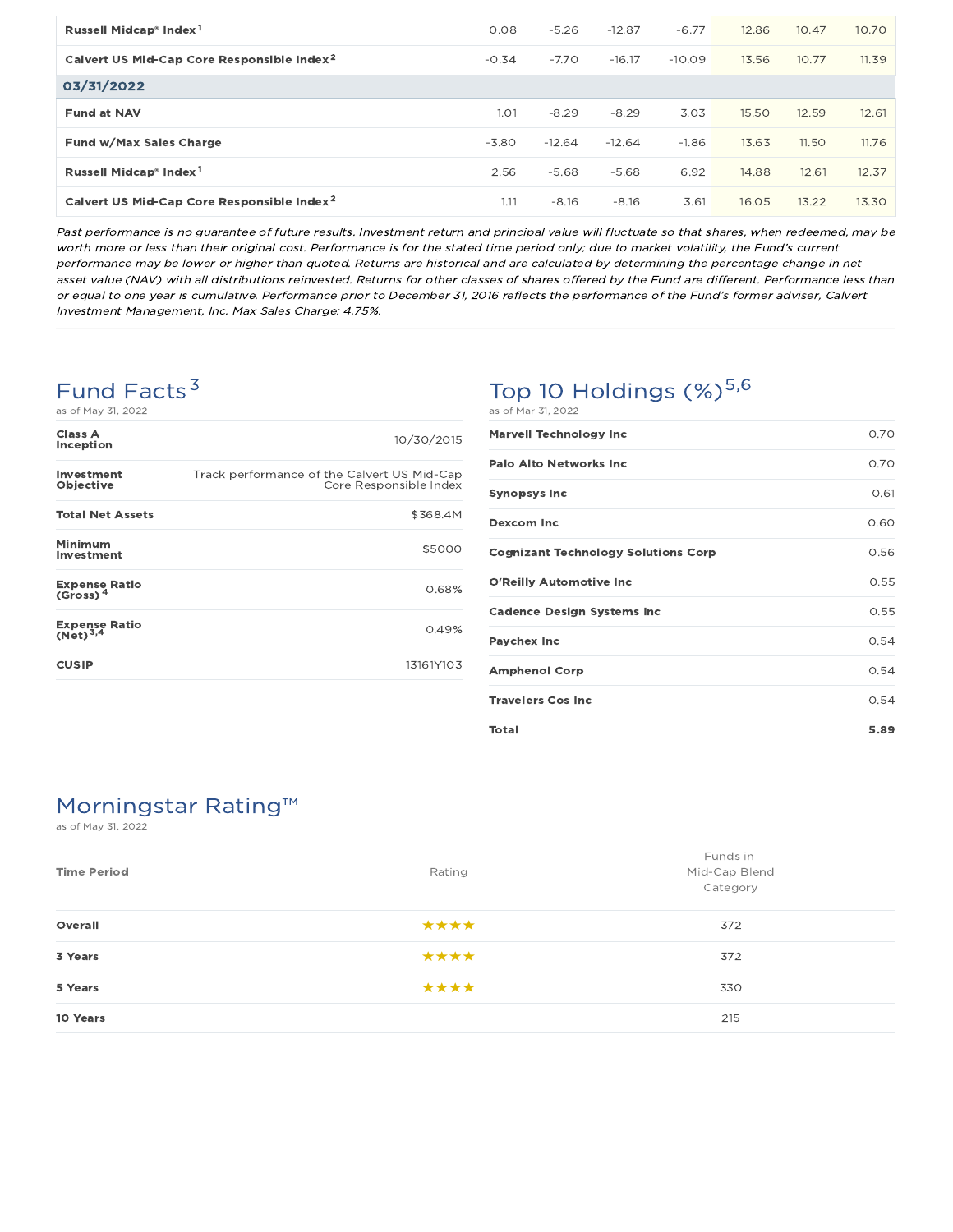The Morningstar Rating™ for funds, or "star rating", is calculated for managed products (including mutual funds and exchange-traded funds) with at least a three-year history. Exchange-traded funds and open-ended mutual funds are considered a single population for comparative purposes. It is calculated based on a Morningstar Risk-Adjusted Return measure that accounts for variation in a managed product's monthly excess performance, placing more emphasis on downward variations and rewarding consistent performance. The top 10% of products in each product category receive 5 stars, the next 22.5% receive 4 stars, the next 35% receive 3 stars, the next 22.5% receive 2 stars, and the bottom 10% receive 1 star.

The Overall Morningstar Rating for a managed product is derived from a weighted average of the performance figures associated with its three-, five-, and 10-year (if applicable) Morningstar Rating metrics. The weights are: 100% three-year rating for 36-59 months of total returns, 60% five-year rating/40% three-year rating for 60-119 months of total returns, and 50% 10-year rating/30% five-year rating/20% three-year rating for 120 or more months of total returns. While the 10-year overall star rating formula seems to give the most weight to the 10-year period, the most recent three-year period actually has the greatest impact because it is included in all three rating periods. Star ratings do not reflect the effect of any applicable sales load. Hollow stars denote Morningstar Extended Performance Ratings and are considered estimates based on the performance of the fund's oldest share class, adjusted for fees and expenses.

©2022 Morningstar. All Rights Reserved. The information contained herein: (1) is proprietary to Morningstar and/or its content providers; (2) may not be copied or distributed; and (3) is not warranted to be accurate, complete or timely. Neither Morningstar nor its content providers are responsible for any damages or losses arising from any use of this information.

### Portfolio Management

Thomas C. Seto Managed Fund since 2016

Percentages may not total 100% due to rounding.

### About Risk:

The value of investments held by the Fund may increase or decrease in response to economic, and financial events (whether real, expected or perceived) in the U.S. and global markets. The Fund's performance may not match or correlate to that of its Index, either on a daily or aggregate basis due to factors such as Fund expenses, imperfect correlation, rounding of share prices, changes to the composition of the Index, regulatory policies, high portfolio turnover and the use of leverage (if any). The Fund expects to hold the common stock of each company in the index it is designed to track, regardless of market conditions or individual investment performance, which could cause the Fund to underperform funds that employ an active strategy. The value of equity securities is sensitive to stock market volatility. Smaller companies are generally subject to greater price fluctuations, limited liquidity, higher transaction costs and higher investment risk than larger, more established companies. Investing primarily in responsible investments carries the risk that, under certain market conditions, the Fund may underperform funds that do not utilize a responsible investment strategy. The Fund is exposed to liquidity risk when trading volume, lack of a market maker or trading partner, large position size, market conditions, or legal restrictions impair its ability to sell particular investments or to sell them at advantageous market prices. No fund is a complete investment program and you may lose money investing in a fund. The Fund may engage in other investment practices that may involve additional risks and you should review the **Fund prospectus** for a complete description.

1. Russell Midcap® Index is an unmanaged index of U.S. mid-cap stocks. Unless otherwise stated, index returns do not reflect the effect of any applicable sales charges, commissions, expenses, taxes or leverage, as applicable. It is not possible to invest directly in an index. Historical performance of the index illustrates market trends and does not represent the past or future performance of the fund.

2. Calvert US Mid-Cap Core Responsible Index is a portfolio of mid capitalization U.S. stocks that meet Calvert's criteria for index inclusion based on Calvert Principles for Responsible Investment. Unless otherwise stated, index returns do not reflect the effect of any applicable sales charges, commissions, expenses, taxes or leverage, as applicable. It is not possible to invest directly in an index. Historical performance of the index illustrates market trends and does not represent the past or future performance of the fund. 3. Net Expense Ratio reflects a contractual expense reimbursement that continues through 1/31/23. Without the reimbursement, if applicable, performance would have been lower.

4. Source: Fund prospectus.

5. Top 10 Holdings excludes cash and equivalents.

6. Percent of total net assets.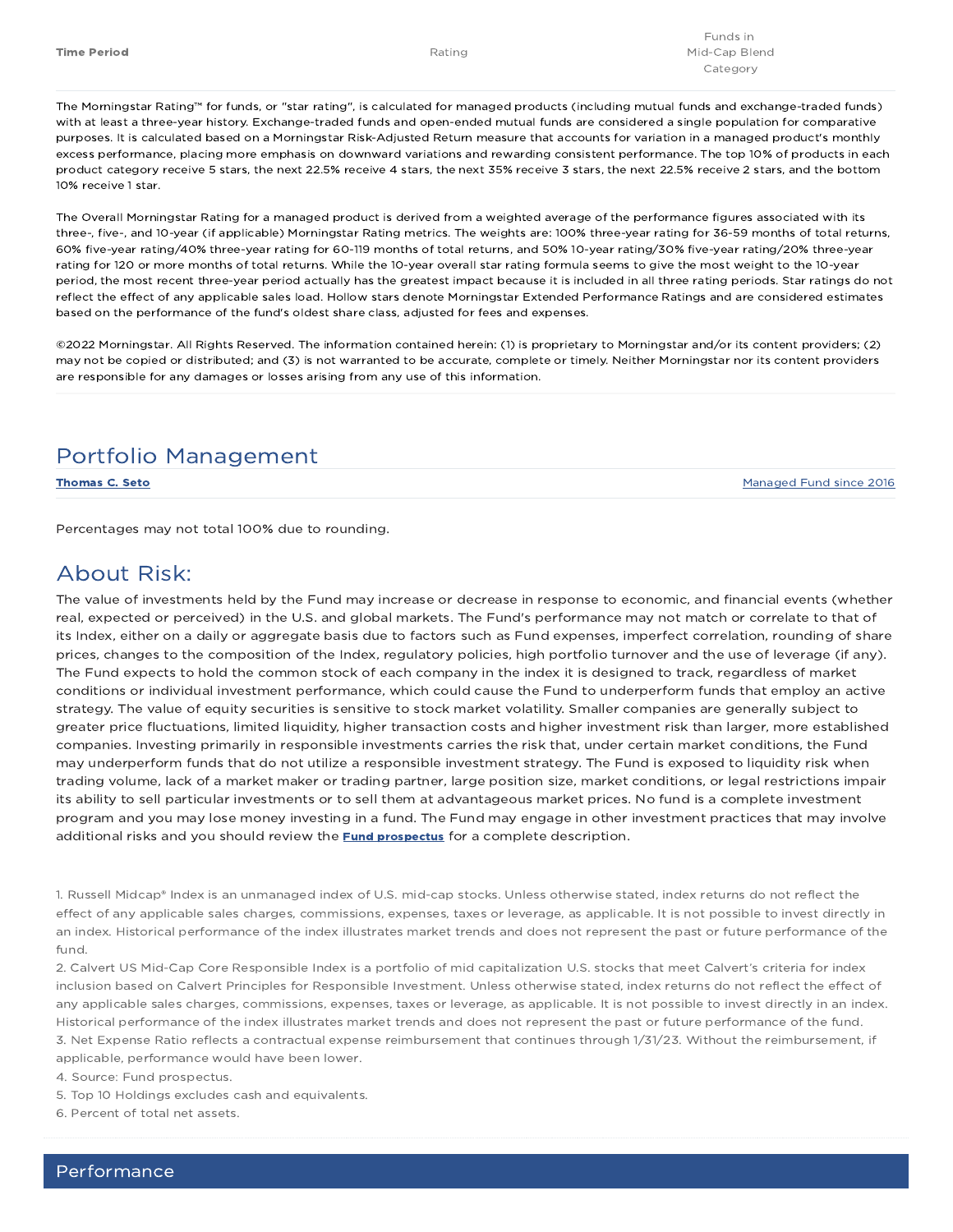### Historical Returns (%)

as of Mar 31, 2022







Morningstar Mid-Cap Blend Category

| 05/31/2022                                             |             |          |          |          |       |       |                 |
|--------------------------------------------------------|-------------|----------|----------|----------|-------|-------|-----------------|
| <b>Fund at NAV</b>                                     | $-0.29$     | $-7.74$  | $-16.23$ | $-10.48$ | 13.06 | 10.19 | 10.74           |
| Fund w/Max Sales Charge                                | $-5.03$     | $-12.13$ | $-20.21$ | $-14.72$ | 11.25 | 9.12  | 9.92            |
| Russell Midcap <sup>®</sup> Index <sup>1</sup>         | 0.08        | $-5.26$  | $-12.87$ | $-6.77$  | 12.86 | 10.47 | 10.70           |
| Calvert US Mid-Cap Core Responsible Index <sup>2</sup> | $-0.34$     | $-7.70$  | $-16.17$ | $-10.09$ | 13.56 | 10.77 | 11.39           |
| Morningstar Mid-Cap Blend Category <sup>7</sup>        | 0.99        | $-4.32$  | $-10.52$ | $-5.45$  | 12.67 | 9.34  |                 |
| 03/31/2022                                             |             |          |          |          |       |       |                 |
| <b>Fund at NAV</b>                                     | <b>1.01</b> | $-8.29$  | $-8.29$  | 3.03     | 15.50 | 12.59 | 12.61           |
| Fund w/Max Sales Charge                                | $-3.80$     | $-12.64$ | $-12.64$ | $-1.86$  | 13.63 | 11.50 | 11.76           |
| Russell Midcap <sup>®</sup> Index <sup>1</sup>         | 2.56        | $-5.68$  | $-5.68$  | 6.92     | 14.88 | 12.61 | 12.37           |
| Calvert US Mid-Cap Core Responsible Index <sup>2</sup> | 1.11        | $-8.16$  | $-8.16$  | 3.61     | 16.05 | 13.22 | 13.30           |
| Morningstar Mid-Cap Blend Category <sup>7</sup>        | 1.59        | $-5.05$  | $-5.05$  | 5.63     | 13.50 | 10.72 | $\qquad \qquad$ |

Past performance is no guarantee of future results. Investment return and principal value will fluctuate so that shares, when redeemed, may be worth more or less than their original cost. Performance is for the stated time period only; due to market volatility, the Fund's current performance may be lower or higher than quoted. Returns are historical and are calculated by determining the percentage change in net asset value (NAV) with all distributions reinvested. Returns for other classes of shares offered by the Fund are different. Performance less than or equal to one year is cumulative. Performance prior to December 31, 2016 reflects the performance of the Fund's former adviser, Calvert Investment Management, Inc. Max Sales Charge: 4.75%.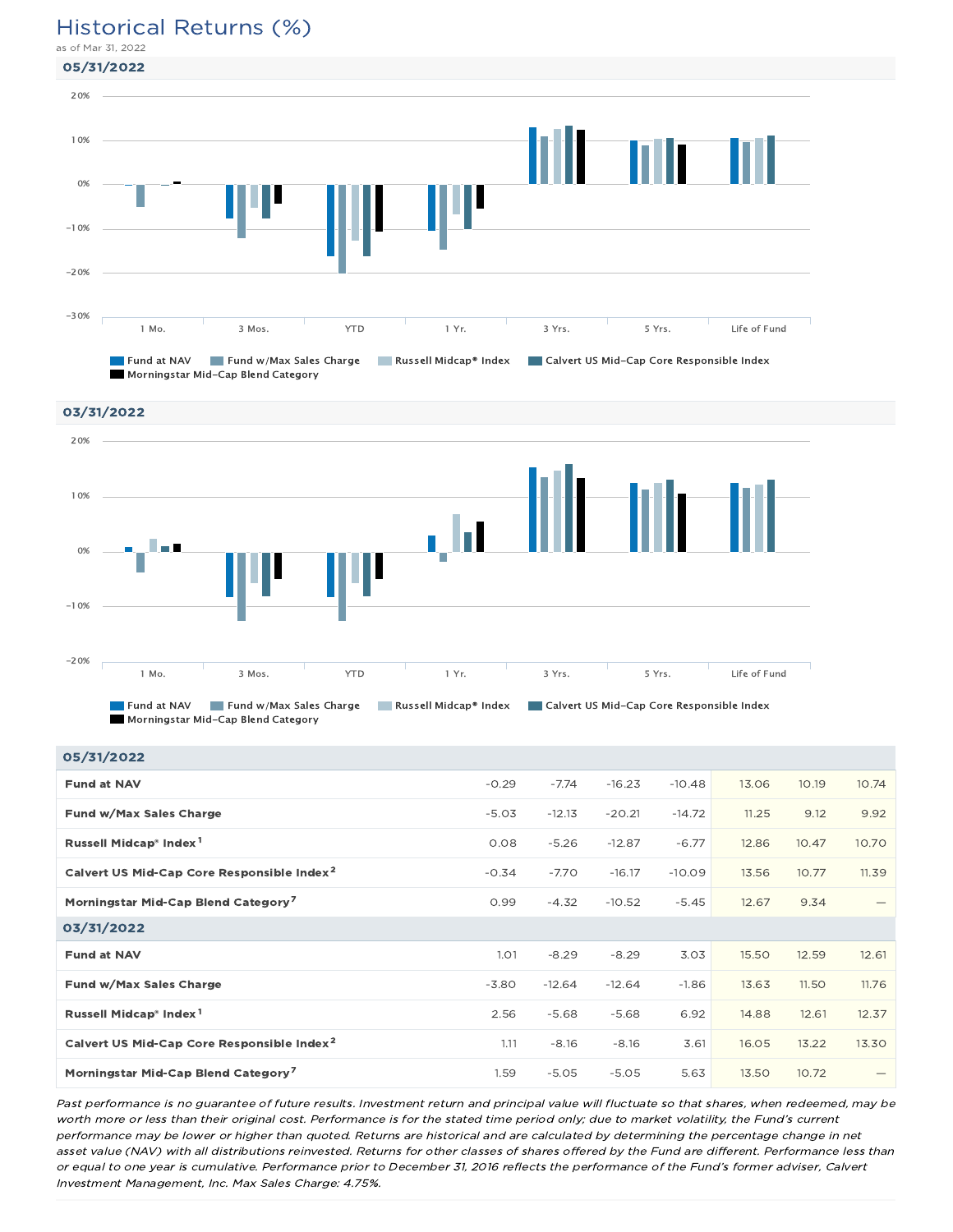### Calendar Year Returns (%)

|                                                        | 2012                            | 2013  | 2014  | 2015                            | 2016  | 2017  | 2018    | 2019  | 2020  | 2021  |
|--------------------------------------------------------|---------------------------------|-------|-------|---------------------------------|-------|-------|---------|-------|-------|-------|
| <b>Fund at NAV</b>                                     |                                 |       |       | $\overline{\phantom{0}}$        | 14.72 | 18.71 | $-9.49$ | 30.69 | 23.68 | 20.92 |
| Russell Midcap® Index <sup>1</sup>                     | 17.28                           | 34.76 | 13.22 | $-2.44$                         | 13.80 | 18.52 | $-9.06$ | 30.54 | 17.10 | 22.58 |
| Calvert US Mid-Cap Core Responsible Index <sup>2</sup> | $\hspace{0.1mm}-\hspace{0.1mm}$ |       |       | $\hspace{0.1mm}-\hspace{0.1mm}$ | 15.72 | 19.54 | $-8.89$ | 31.47 | 24.06 | 21.66 |

# Fund Facts<sup>3</sup>

| <b>Distribution Frequency</b>            | Annually   |
|------------------------------------------|------------|
| <b>Class A Inception</b>                 | 10/30/2015 |
| Expense Ratio (Net) <sup>3,4</sup>       | 0.49%      |
| <b>Expense Ratio (Gross)<sup>4</sup></b> | 0.68%      |

# Risk Measures (3 Year)<sup>8</sup>

| as of May 31, 2022            |         |
|-------------------------------|---------|
| Alpha (%)                     | $-0.03$ |
| <b>Beta</b>                   | 0.99    |
| R-Squared (%)                 | 99.66   |
| <b>Standard Deviation (%)</b> | 20.49   |
| <b>Sharpe Ratio</b>           | 0.60    |
|                               |         |

## Morningstar Rating™

as of May 31, 2022

| <b>Time Period</b> | Rating | Funds in<br>Mid-Cap Blend<br>Category |
|--------------------|--------|---------------------------------------|
| Overall            | ****   | 372                                   |
| 3 Years            | ****   | 372                                   |
| 5 Years            | ****   | 330                                   |
| 10 Years           |        | 215                                   |

The Morningstar Rating™ for funds, or "star rating", is calculated for managed products (including mutual funds and exchange-traded funds) with at least a three-year history. Exchange-traded funds and open-ended mutual funds are considered a single population for comparative purposes. It is calculated based on a Morningstar Risk-Adjusted Return measure that accounts for variation in a managed product's monthly excess performance, placing more emphasis on downward variations and rewarding consistent performance. The top 10% of products in each product category receive 5 stars, the next 22.5% receive 4 stars, the next 35% receive 3 stars, the next 22.5% receive 2 stars, and the bottom 10% receive 1 star.

The Overall Morningstar Rating for a managed product is derived from a weighted average of the performance figures associated with its three-, five-, and 10-year (if applicable) Morningstar Rating metrics. The weights are: 100% three-year rating for 36-59 months of total returns, 60% five-year rating/40% three-year rating for 60-119 months of total returns, and 50% 10-year rating/30% five-year rating/20% three-year rating for 120 or more months of total returns. While the 10-year overall star rating formula seems to give the most weight to the 10-year period, the most recent three-year period actually has the greatest impact because it is included in all three rating periods. Star ratings do not reflect the effect of any applicable sales load. Hollow stars denote Morningstar Extended Performance Ratings and are considered estimates based on the performance of the fund's oldest share class, adjusted for fees and expenses.

©2022 Morningstar. All Rights Reserved. The information contained herein: (1) is proprietary to Morningstar and/or its content providers; (2) may not be copied or distributed; and (3) is not warranted to be accurate, complete or timely. Neither Morningstar nor its content providers are responsible for any damages or losses arising from any use of this information.

# NAV History

| Date         | <b>NAV</b> | NAV Change |
|--------------|------------|------------|
| Jun 24, 2022 | \$32.11    | \$1.10     |
| Jun 23, 2022 | \$31.01    | \$0.43     |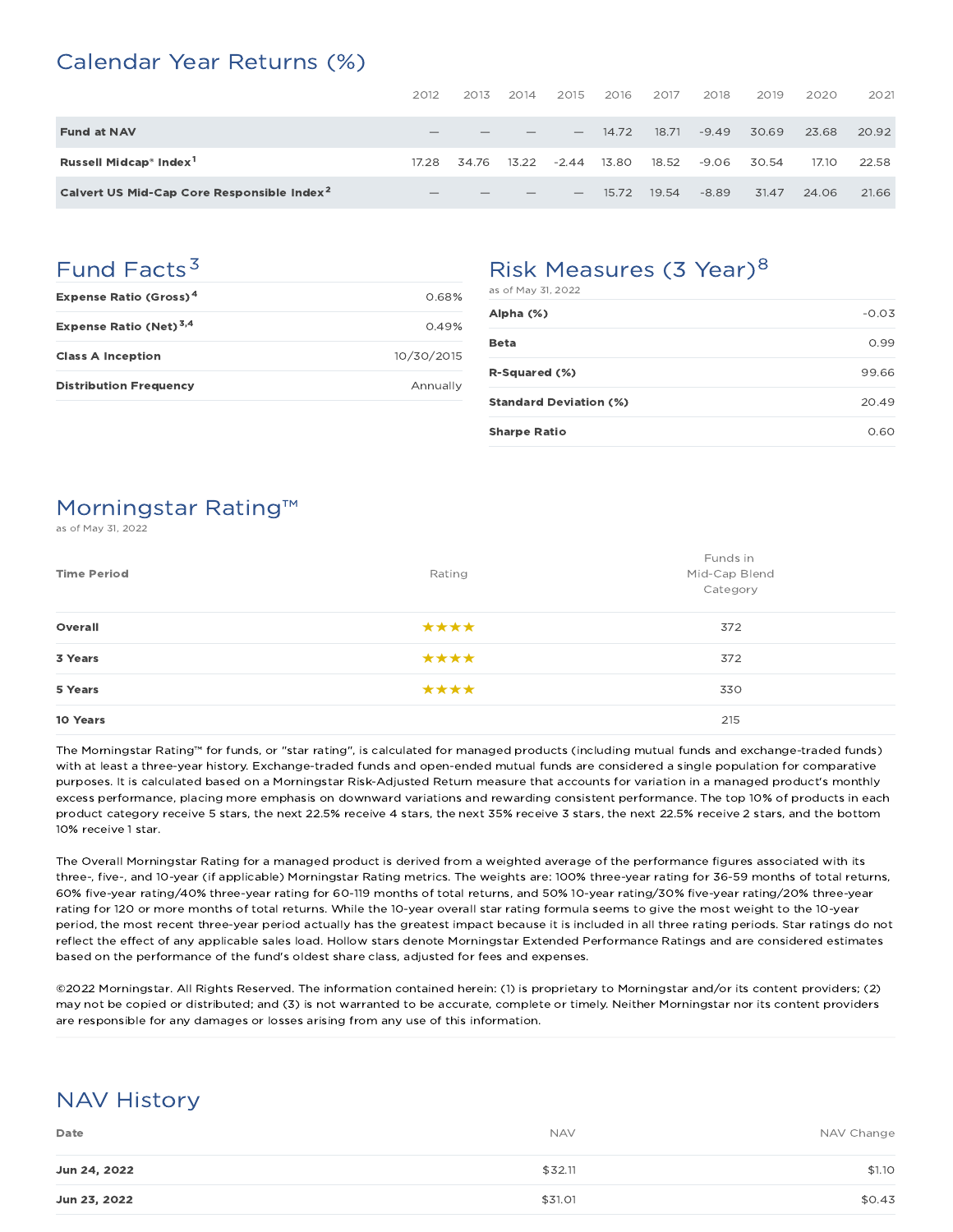| Date         | <b>NAV</b> | NAV Change |
|--------------|------------|------------|
| Jun 22, 2022 | \$30.58    | \$0.01     |
| Jun 21, 2022 | \$30.57    | \$0.45     |
| Jun 17, 2022 | \$30.12    | \$0.33     |
| Jun 16, 2022 | \$29.79    | $-$1.31$   |
| Jun 15, 2022 | \$31.10    | \$0.42     |
| Jun 14, 2022 | \$30.68    | $-$0.13$   |
| Jun 13, 2022 | \$30.81    | $-$1.39$   |
| Jun 10, 2022 | \$32.20    | $-$1.01$   |

# Distribution History 9

| Ex-Date      | Distribution | Reinvest NAV |
|--------------|--------------|--------------|
| Dec 06, 2021 | \$0.13710    | \$39.20      |
| Dec 04, 2020 | \$0.19260    | \$33.59      |
| Dec 02, 2019 | \$0.18110    | \$27.77      |

No records in this table indicates that there has not been a distribution greater than .0001 within the past 3 years. Fund prospectus

# Capital Gain History<sup>9</sup>

| Ex-Date      | Short-Term | Long-Term | Reinvest NAV |
|--------------|------------|-----------|--------------|
| Dec 06, 2021 | \$0.50940  | \$0.42280 | \$39.20      |
| Dec 04, 2020 | \$0.19060  | \$0.45480 | \$33.59      |
| Dec 02, 2019 |            | \$0.26690 | \$27.77      |

No records in this table indicates that there has not been a capital gain greater than .0001 within the past 3 years. Fund prospectus

Percentages may not total 100% due to rounding.

## About Risk:

The value of investments held by the Fund may increase or decrease in response to economic, and financial events (whether real, expected or perceived) in the U.S. and global markets. The Fund's performance may not match or correlate to that of its Index, either on a daily or aggregate basis due to factors such as Fund expenses, imperfect correlation, rounding of share prices, changes to the composition of the Index, regulatory policies, high portfolio turnover and the use of leverage (if any). The Fund expects to hold the common stock of each company in the index it is designed to track, regardless of market conditions or individual investment performance, which could cause the Fund to underperform funds that employ an active strategy. The value of equity securities is sensitive to stock market volatility. Smaller companies are generally subject to greater price fluctuations, limited liquidity, higher transaction costs and higher investment risk than larger, more established companies. Investing primarily in responsible investments carries the risk that, under certain market conditions, the Fund may underperform funds that do not utilize a responsible investment strategy. The Fund is exposed to liquidity risk when trading volume, lack of a market maker or trading partner, large position size, market conditions, or legal restrictions impair its ability to sell particular investments or to sell them at advantageous market prices. No fund is a complete investment program and you may lose money investing in a fund. The Fund may engage in other investment practices that may involve additional risks and you should review the **Fund prospectus** for a complete description.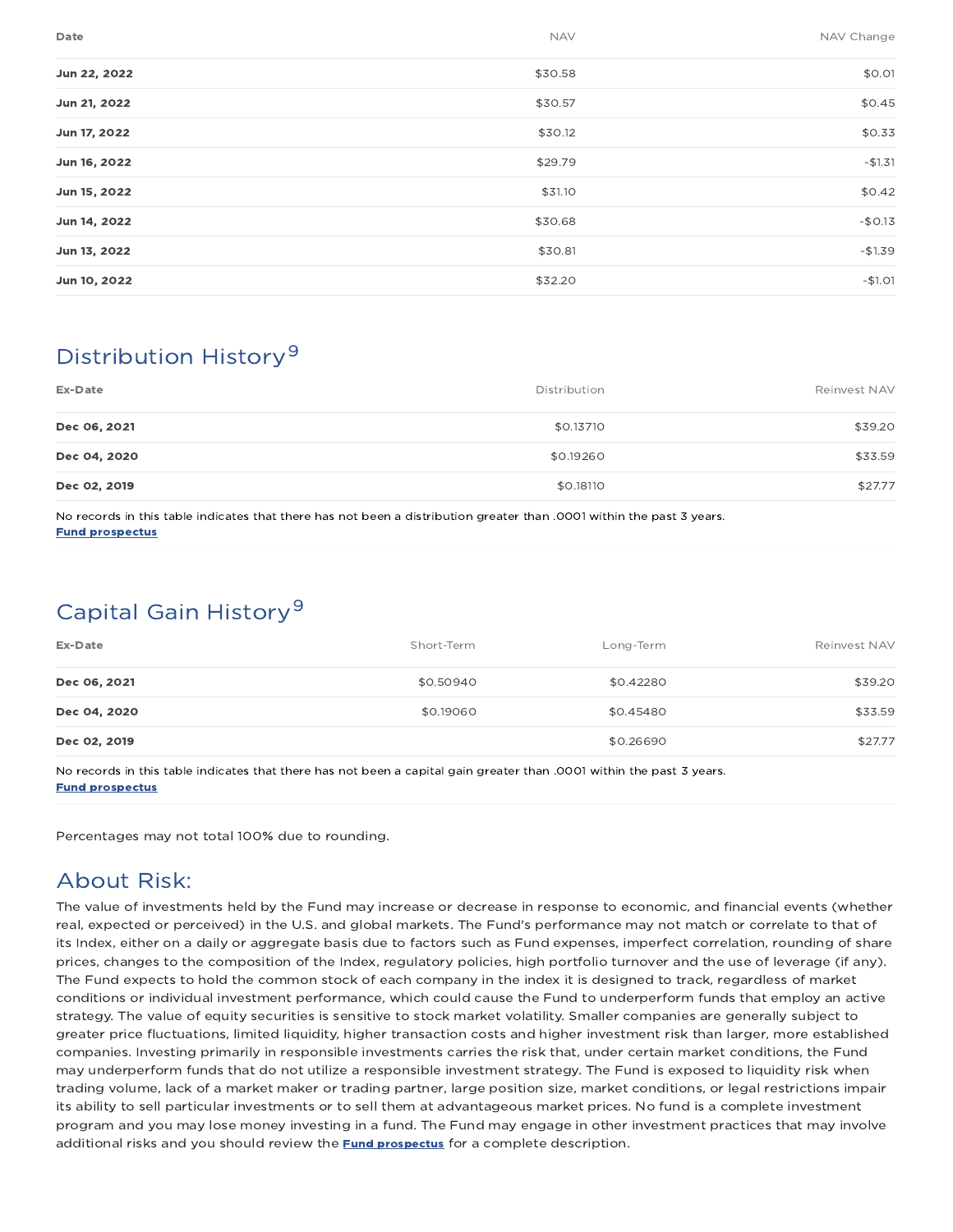1. Russell Midcap® Index is an unmanaged index of U.S. mid-cap stocks. Unless otherwise stated, index returns do not reflect the effect of any applicable sales charges, commissions, expenses, taxes or leverage, as applicable. It is not possible to invest directly in an index. Historical performance of the index illustrates market trends and does not represent the past or future performance of the fund.

2. Calvert US Mid-Cap Core Responsible Index is a portfolio of mid capitalization U.S. stocks that meet Calvert's criteria for index inclusion based on Calvert Principles for Responsible Investment. Unless otherwise stated, index returns do not reflect the effect of any applicable sales charges, commissions, expenses, taxes or leverage, as applicable. It is not possible to invest directly in an index. Historical performance of the index illustrates market trends and does not represent the past or future performance of the fund. 3. Net Expense Ratio reflects a contractual expense reimbursement that continues through 1/31/23. Without the reimbursement, if applicable, performance would have been lower.

4. Source: Fund prospectus.

7. The Morningstar Mid-Cap Blend Category includes funds that invest primarily in U.S. mid-cap companies where neither strong growth or value characteristics predominate.

8. Alpha measures risk-adjusted performance, showing excess return delivered at the same risk level as the benchmark. Beta measures the volatility of a fund relative to the overall market. R-Squared represents the percentage of the portfolio's movement that can be explained by the general movement of the market. Standard deviation measures the historic volatility of a fund. Sharpe Ratio uses standard deviation and excess return to determine reward per unit of risk.

9. A portion of the Fund's returns may be comprised of return of capital or short term capital gains. The Fund will determine the tax characteristics of all Fund distributions after the end of the calendar year and will provide shareholders such information at that time. Please consult your tax advisor for further information.

#### Portfolio



#### Total 100.00

## Portfolio Statistics

as of Mar 31, 2022

| <b>Number of Holdings</b> |  |
|---------------------------|--|
|---------------------------|--|

#### GICS Sector Breakdown (%)<sup>6</sup> as of Mar 31, 2022





| <b>Comm. Services</b>         | 3.89  | 3.42  |
|-------------------------------|-------|-------|
| <b>Consumer Discretionary</b> | 12.41 | 11.28 |
| <b>Consumer Staples</b>       | 4.79  | 3.83  |
| <b>Energy</b>                 | 0.53  | 5.68  |
| <b>Financials</b>             | 15.00 | 12.72 |
| <b>Health Care</b>            | 12.83 | 10.90 |
| <b>Industrials</b>            | 18.78 | 14.53 |
| <b>Information Technology</b> | 22.12 | 17.86 |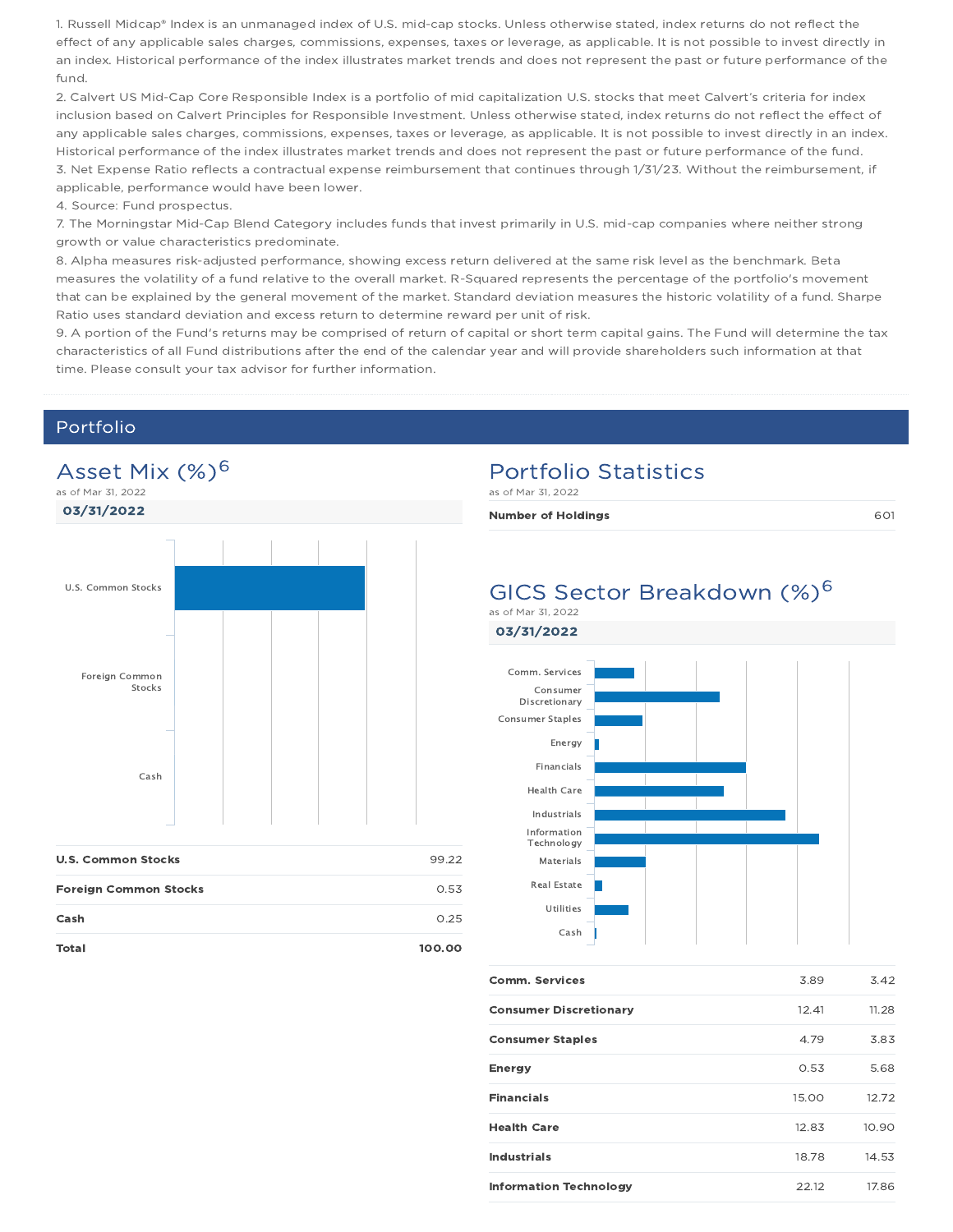| 6.07 |
|------|
|      |
| 8.49 |
| 5.23 |
|      |
|      |

# Assets by Country  $(\%)^6$

| as of Mar 31, 2022 |  |  |  |  |  |
|--------------------|--|--|--|--|--|
|--------------------|--|--|--|--|--|

| <b>United States</b>           | 99.22  |
|--------------------------------|--------|
| <b>United Kingdom</b>          | 0.24   |
| Sweden                         | O.1O   |
| <b>Bermuda</b>                 | 0.09   |
| <b>Puerto Rico</b>             | 0.09   |
| Japan                          | 0.02   |
| <b>Cash &amp; Other Assets</b> | 0.25   |
| <b>Total</b>                   | 100.00 |

# Fund Holdings (%)<sup>6,10</sup>

as of Apr 30, 2022

| <b>Holding</b>                             | % of Net Assets |
|--------------------------------------------|-----------------|
| <b>Palo Alto Networks Inc</b>              | 0.69%           |
| <b>Marvell Technology Inc</b>              | 0.62%           |
| <b>Nucor Corp</b>                          | 0.57%           |
| <b>Synopsys Inc</b>                        | 0.57%           |
| <b>General Mills Inc</b>                   | 0.57%           |
| <b>Hilton Worldwide Holdings Inc</b>       | 0.57%           |
| <b>Amphenol Corp</b>                       | 0.56%           |
| <b>Cognizant Technology Solutions Corp</b> | 0.56%           |
| Paychex Inc                                | 0.55%           |
| <b>Cadence Design Systems Inc.</b>         | 0.55%           |
| <b>View All</b>                            |                 |

Percentages may not total 100% due to rounding.

## About Risk:

The value of investments held by the Fund may increase or decrease in response to economic, and financial events (whether real, expected or perceived) in the U.S. and global markets. The Fund's performance may not match or correlate to that of its Index, either on a daily or aggregate basis due to factors such as Fund expenses, imperfect correlation, rounding of share prices, changes to the composition of the Index, regulatory policies, high portfolio turnover and the use of leverage (if any). The Fund expects to hold the common stock of each company in the index it is designed to track, regardless of market conditions or individual investment performance, which could cause the Fund to underperform funds that employ an active strategy. The value of equity securities is sensitive to stock market volatility. Smaller companies are generally subject to greater price fluctuations, limited liquidity, higher transaction costs and higher investment risk than larger, more established companies. Investing primarily in responsible investments carries the risk that, under certain market conditions, the Fund may underperform funds that do not utilize a responsible investment strategy. The Fund is exposed to liquidity risk when trading volume, lack of a market maker or trading partner, large position size, market conditions, or legal restrictions impair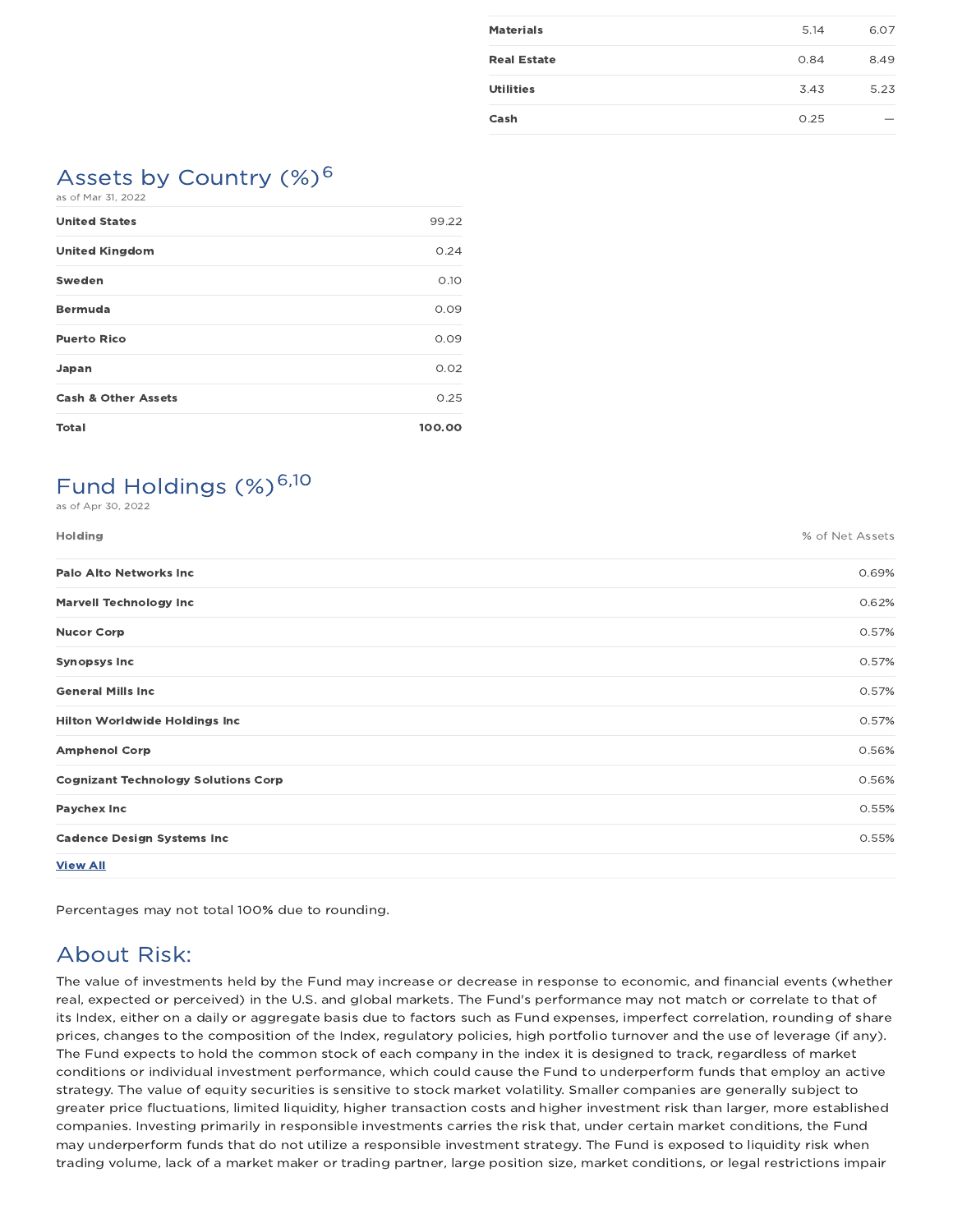its ability to sell particular investments or to sell them at advantageous market prices. No fund is a complete investment program and you may lose money investing in a fund. The Fund may engage in other investment practices that may involve additional risks and you should review the **Fund prospectus** for a complete description.

1. Russell Midcap® Index is an unmanaged index of U.S. mid-cap stocks. Unless otherwise stated, index returns do not reflect the effect of any applicable sales charges, commissions, expenses, taxes or leverage, as applicable. It is not possible to invest directly in an index. Historical performance of the index illustrates market trends and does not represent the past or future performance of the fund.

6. Percent of total net assets.

10. The following list reflects unaudited securities holdings (excluding derivatives positions). Holdings information may differ if presented as of trade date. Due to rounding, holdings of less than 0.005% may show as 0.00%. Portfolio information subject to change due to active management.

#### Management



Thomas C. Seto Portfolio Manager

#### Biography

Thomas Seto is a vice president and portfolio manager for Calvert Research and Management, a wholly owned subsidiary of Eaton Vance Management specializing in responsible and sustainable investing across global capital markets. He joined Calvert Research and Management in 2016.

Tom began his career in the investment management industry in 1991. He has been affiliated with Parametric Portfolio Associates LLC, an investment adviser and majority-owned subsidiary of Eaton Vance, since 1998. Before joining Parametric, he served as the head of U.S. equity index investments at Barclays Global Investors.

Tom earned a B.S. in electrical engineering from the University of Washington and an MBA from the University of Chicago Booth School of Business.

#### Education

- B.S. University of Washington
- M.B.A Booth School of Business, University of Chicago

#### Experience

• Managed Fund since 2016

#### Literature

#### **Literature**

Fact Sheet

Download - Last updated: Mar 31, 2022

#### Attribution

Download - Last updated: Mar 31, 2022



Annual Report Download - Last updated: Sep 30, 2021



Full Prospectus

Download - Last updated: Feb 1, 2022

#### Q1 Holdings

Download - Last updated: Dec 31, 2021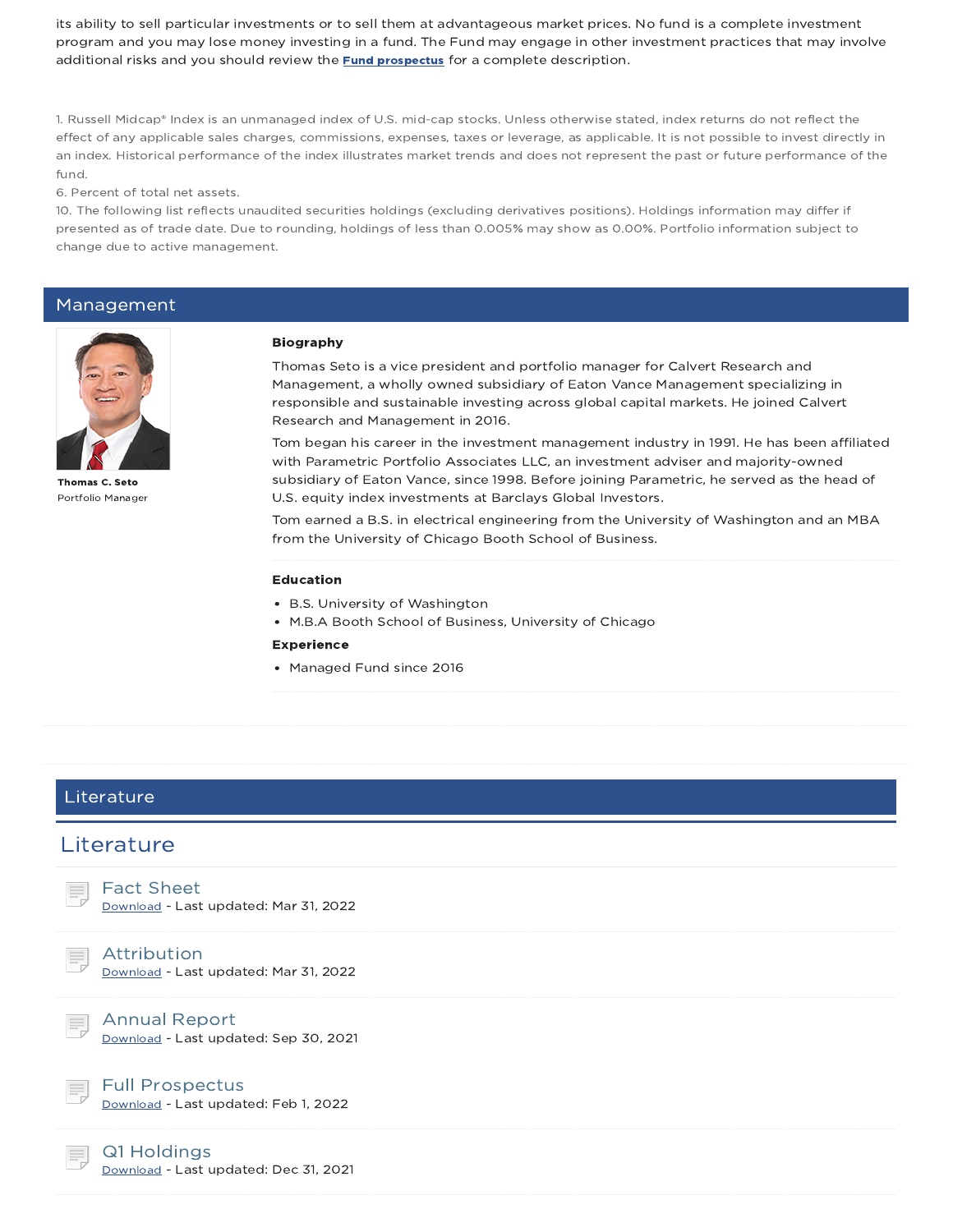|    | Q3 Holdings<br>Download - Last updated: Jun 30, 2021                                                                                             |
|----|--------------------------------------------------------------------------------------------------------------------------------------------------|
|    | Holdings - Form N-PORT<br>Download                                                                                                               |
|    | Results of Joint Special Meeting of Shareholders of Calvert Funds<br>Download - Last updated: Feb 23, 2021                                       |
|    | Joint Special Meeting of Shareholders of Calvert Funds on February 19, 2021 Will Be<br>A Virtual Meeting<br>Download - Last updated: Feb 8, 2021 |
|    | SAI<br>Download - Last updated: Feb 1, 2022                                                                                                      |
| Ħ. | Semi-Annual Report<br>Download - Last updated: Mar 31, 2022                                                                                      |
|    | <b>Summary Prospectus</b><br>Download - Last updated: Feb 1, 2022                                                                                |

## Eaton Vance

in  $y = \theta$ 



**HEADQUARTERS** Two International Place Boston, MA 02110

#### **Investments**

Eaton Vance Funds Parametric Funds Calvert Funds **Separately Managed Accounts** 

Closed-End Funds and Term Trusts

#### **Insights**

Advisory Blog

Monthly Market Monitor

Market Update Events

The Advisor Institute

#### Taxes & Tools

Investment Tax Center

Tax Information

Investment Tax Calculator

Laddered Investing Interest Rate Scenario Tool

Concentrated Stock Position

Calculator

Tax-Equivalent Yield Calculator

#### **Resources**

Forms & E-Delivery

Mutual Funds & Abandoned Property

DST Vision

**AdvisorCentral**